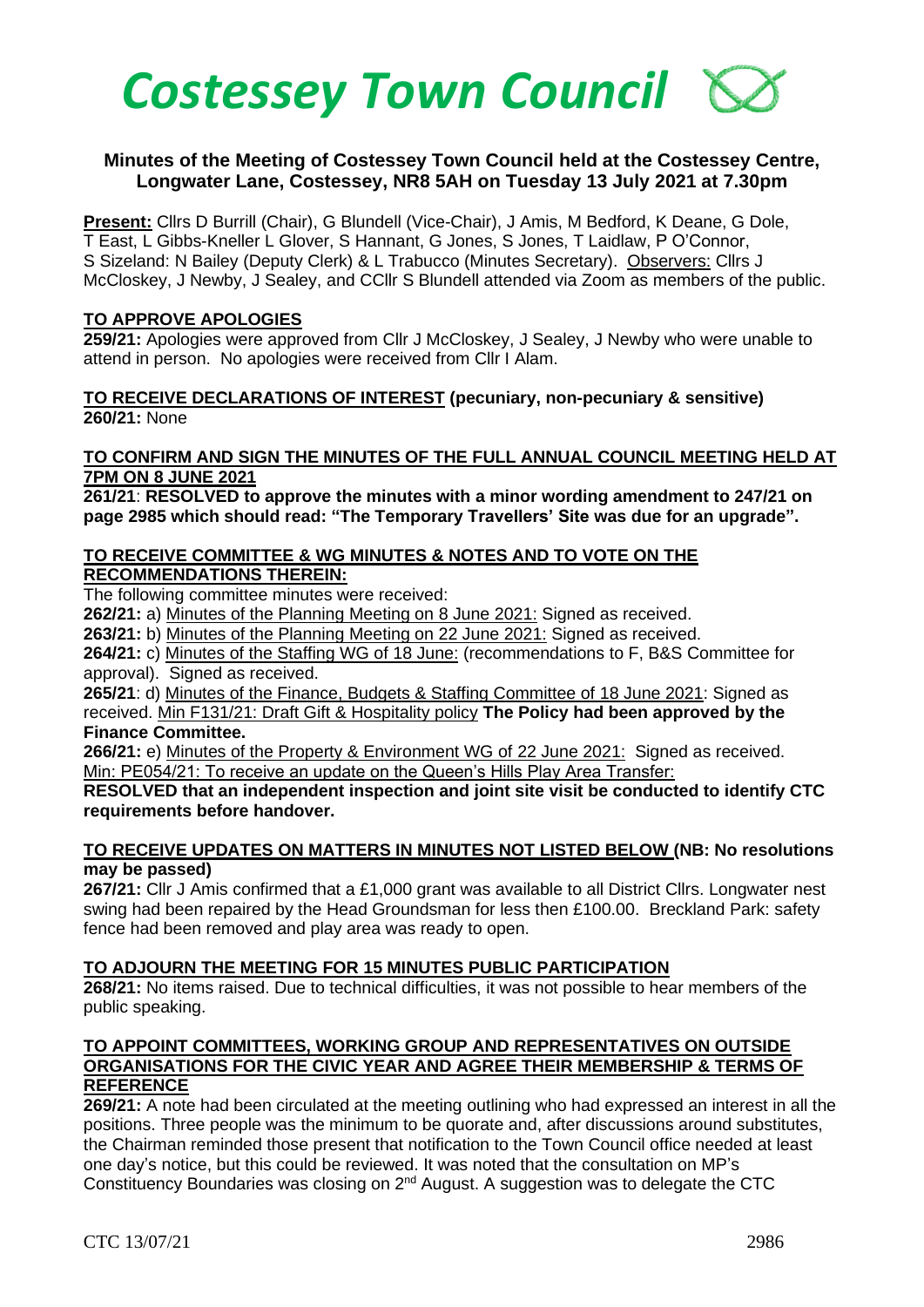response to the Town Clerk. There were no expressions of interest for changes to appointments on outside bodies.

**RESOLVED to approve membership of the Committees, Working Groups and Representatives on outside organisations for the Civic year and to agree membership & terms of reference.** 

**270/21: RESOLVED to delegate the CTC response to the consultation on MPs Constituency Boundaries to the Town Clerk.** 

**TO CONSIDER FINANCE MATTERS (see also F,B&S Committee Minutes)**

**271/21:** With the agreement of the Committee items a) & b) were taken together. Approval had been recommended by the Finance, Budgets & Staffing Committee. Thanks were expressed to Cllr G Jones for his work on the accounts.

a) To approve the accounts for April 2021 & receive a budget report & payments over £500: **RESOLVED to approve the accounts for April 2021** b) To approve the accounts for May & receive a budget report & payments over £500: **RESOLVED to approve the accounts for May 2021**

**272/21:** c) To approve payment of the Proludic Invoice of £56,781.04 (to be part funded from S106 monies) and to approve use of the unallocated CIL monies of £13,441.04 towards the balance: Breckland play area and gym equipment had been installed. It was agreed that the final balance would be released upon satisfactory completion / inspection report.

**RESOLVED to pay the Proludic Invoice for £56,781.04 plus VAT upon receipt of a satisfactory completion and inspection report.**

**273/21: RESOLVED to use unallocated CIL receipts of £11,083.25 towards the Breckland Park Play Equipment project costs.** 

**274/21**: d) To approve the purchase for the Ifor Williams Trailer at £3,450 net after trade-in of £1,000: Min: PE050/21: To consider a quote for a replacement Groundsman's Trailer: **RESOLVED to purchase the Ifor Williams Trailer at £3,450 plus VAT after trade-in of the old trailer at £1,000 plus VAT.**

**275/21:** e) To approve that TT Jones Ltd replace 20 Street Light Columns at £1,185 plus VAT per column – Total £23,700 plus VAT: It was noted that over the past two years CTC had built up Earmarked Reserves to cover the cost of £1,185 plus VAT per column replacement. Another column required replacement following a road traffic incident at Tower Close and was subject to an insurance claim.

**RESOLVED to contract TT Jones to replace 20 Street Lights Columns at £1,185 plus VAT per column – Total £23,700 plus VAT**

# **TO RECEIVE CORRESPONDENCE**

276/21: a) Request for support from CCIIr S Blundell: A note had been circulated at the meeting and unfortunately due to technical issue it was not possible to hear CCllr S Blundell. After discussions it was agreed that CTC would contact the Planning Authority for a "*position statements with estimated target dates*" as no 'technical updates' had been received for a while. **277/21:** Cllr L Glover left at 20.26pm.

# **TO RECEIVE DISTRICT & COUNTY COUNCILOR'S REPORTS**

**278/21:** Norfolk County Council had appointed Westcotec to install speed mitigation measures on West End.

# **TO CONSIDER THE LATEST GOVERNMENT GUIDANCE ON COVID-19**

**279/21:** Cases are high and rising, everybody needs to continue to act carefully and remain cautious. Although most legal restrictions would be lifted at step 4 on 19 July 2021, and the requirement to wear face coverings in law would be lifted, Government expects and recommends